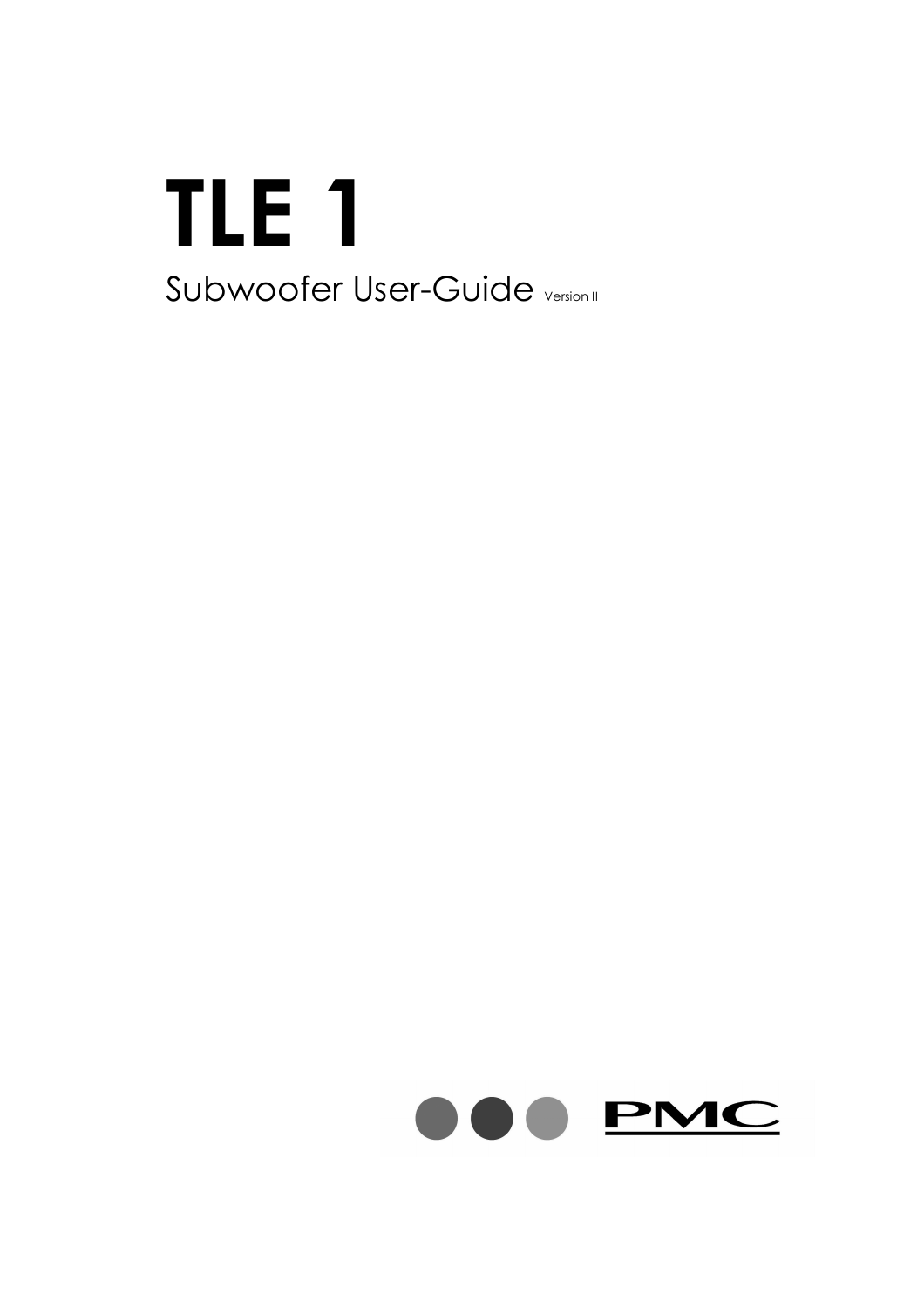## PMC

#### **Product Support**

For product support, accessories or servicing advice, please contact a PMC authorised dealer.

#### **Warranty**

This product is warranted against defect of manufacture and materials for a period of 5 years from date of purchase.

#### **Company Details**

The Professional Monitor Company Ltd., 43-45, Crawley Green Road, Luton. LU2 0AA. United Kingdom.

Company Reg. Number: 3328009

T +44 (0) 870 4441044 F +44 (0) 0870 4441045

E sales@promonitor.co.uk www.pmc-speakers.com

© 2003 PMC. All rights reserved. Revision 1.1

This document should not be construed as a commitment on the part of PMC. The information it contains is subject to change without notice. PMC assumes no responsibility for errors that may appear within this document.

#### **General Usage Guidelines**

- 1. Read these instructions and keep them in a safe place for future reference.
- 2. Heed all electrical safety warnings, including those on the sub-woofer itself.
- 3. Do not use the sub-woofer near water.
- 4. Clean only with a dry, lint-free, cloth.
- 5. Do not block the rear panel amplifier heat sink.
- 6. Do not install near any heat sources such as radiators, ovens or other equipment that produce excessive heat.
- 7. This product is protected with a thermal cut out. Should the back panel become too hot, this will then cut the internal power. Normal operation will automatically be resumed, when the back panel has cooled.
- 8. Do not cut, replace or re-wire the supplied mains cable, it is earthed for your safety. Replacement cables of the same type can be purchased from recognised electrical retailers in a variety of lengths.
- 9. Provided it is correctly earthed, the type of mains cable used does not have any bearing on performance.
- 10. Protect the mains cable from being walked upon or pinched.
- 11. An integral fuse, located alongside the IEC-320 mains inlet protects the TLE1 from voltage spikes and surges.
- 12. The integral fuse is type T2AL in 100-120volt models and type T1AL in 220-240volt models.
- 13. This product should only be used with the same power source as indicated on the rear panel label.
- 14. Unplug the sub-woofer during electrical storms or when unused for long periods of time.
- 15. Refer all servicing to qualified service personnel. Servicing is required when the apparatus has been damaged in any way or exhibits a distinct or sudden change of operation or performance.
- 16. Please retain all packaging in the event that the unit needs to be shipped for servicing.
- 17. Place all packaging in a safe place, out of reach of small children.
- 18. When using the TLE1 with spikes ensure there is no cabling (or feet!) underneath that may be pierced by the spikes.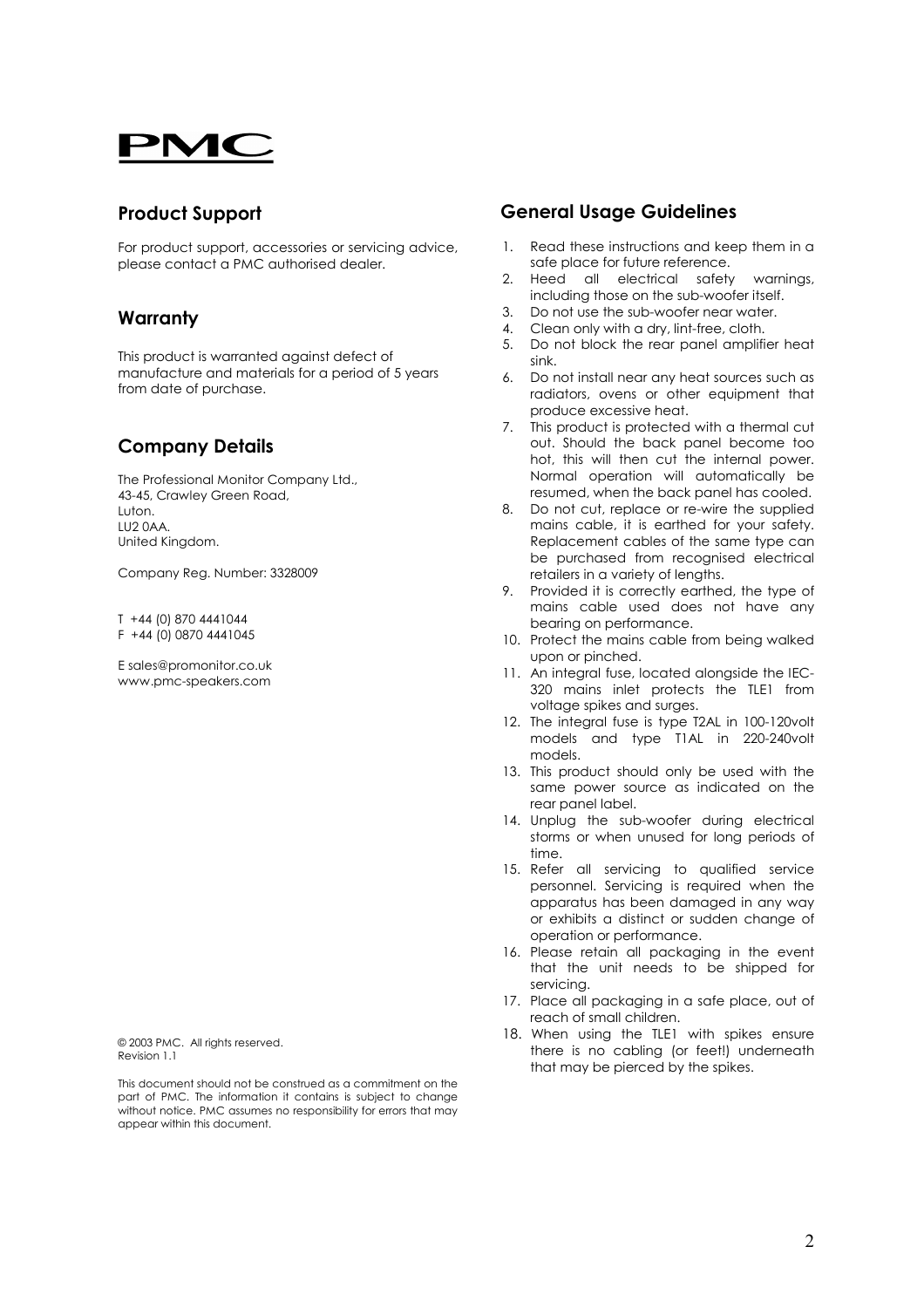#### **Introduction**

Thank-you for purchasing a PMC TLE1, an audiophile sub-woofer design that is the result of experience gained in the professional audio production field, and research into the acoustics and ergonomics of the home. Leading professionals such as BBC Radio and Television, Chesky Records, Dolby Laboratories, Granada Television, LucasFilm, Dreamworks, JVC and Sony use PMC loudspeakers.

Size and aesthetics have played a major part in the creation of this radical new unit, evident in its tall slender form and tiny footprint. The TLE1 is ideal for all domestic situations, especially those where space is at a premium and the user has a keen eye for design.

The two 170mm shielded custom drivers are driven by a true 150watt, ultra low distortion audiophile power amplifier, based upon one of Bryston's world-class designs. In their Canadian facility, Bryston has been designing state-of-the-art specialty electronics for both the professional and consumer audio markets for over twenty years.

Also within the elegant compact cabinet lies a true transmission line with an effective length of 3 meters, this gives the TLE1 the ability to produce a flat frequency response down to 22Hz with real clarity and detail. The PMC transmission line loading system provides a number of significant benefits over a standard 4<sup>th</sup> order ported or 2nd order acoustic suspension (sealed) enclosure. They include dynamic, accurate and articulate response at all listening levels, gradual low-frequency roll-off below the -3dB point, ease of placement aiding a consistent in-room response, extremely low output distortion, increased power and depth.

This purist approach to low frequency reproduction affords a unique opportunity for those who wish to enjoy high-quality multi-channel music recordings as well as earth shaking Hollywood blockbusters.

#### **Specifications**

| Frequency Response:                  | $22 - 250$ Hz in room.                                       |
|--------------------------------------|--------------------------------------------------------------|
| Amplifier Power:                     | 150 watts RMS.                                               |
| Amplifier Distortion:                | <0.009%, 20Hz - 20kHz (full output).                         |
| Amplifier Slew Rate:                 | $>60V$ per $\mu$ S                                           |
| Signal to Noise Ratio:               | 90dB ref. 0dBu.                                              |
| Drivers:                             | 2 × 170mm custom doped, magnesium alloy chassis.             |
| Magnetically Shielded:               | Yes                                                          |
| Low-pass Filter:                     | Continuously variable, 40Hz - 155Hz, 12dB per octave.        |
| <b>Phase Control:</b>                | Continuously variable, $0^{\circ}$ – 360°.                   |
| Low-pass Filter Bypass:              | Yes                                                          |
| Trigger Input:                       | 12V AC/DC (continuous).                                      |
| Unbalanced Inputs:                   | $2 \times$ Gold-plated RCA/Phono, impedance 20k $\Omega$ .   |
| <b>Balanced Inputs:</b>              | $2 \times$ Gold-plated Neutrik XLR, impedance 20k $\Omega$ . |
| Dimensions $(W \times H \times D)$ : | 200mm × 550mm × 545mm. Spikes add >28mm.                     |
| Weight:                              | 17.5kg.                                                      |
| Power Consumption:                   | 180watts.                                                    |
| <b>Thermal Cutout</b>                | 80°C Auto reset.                                             |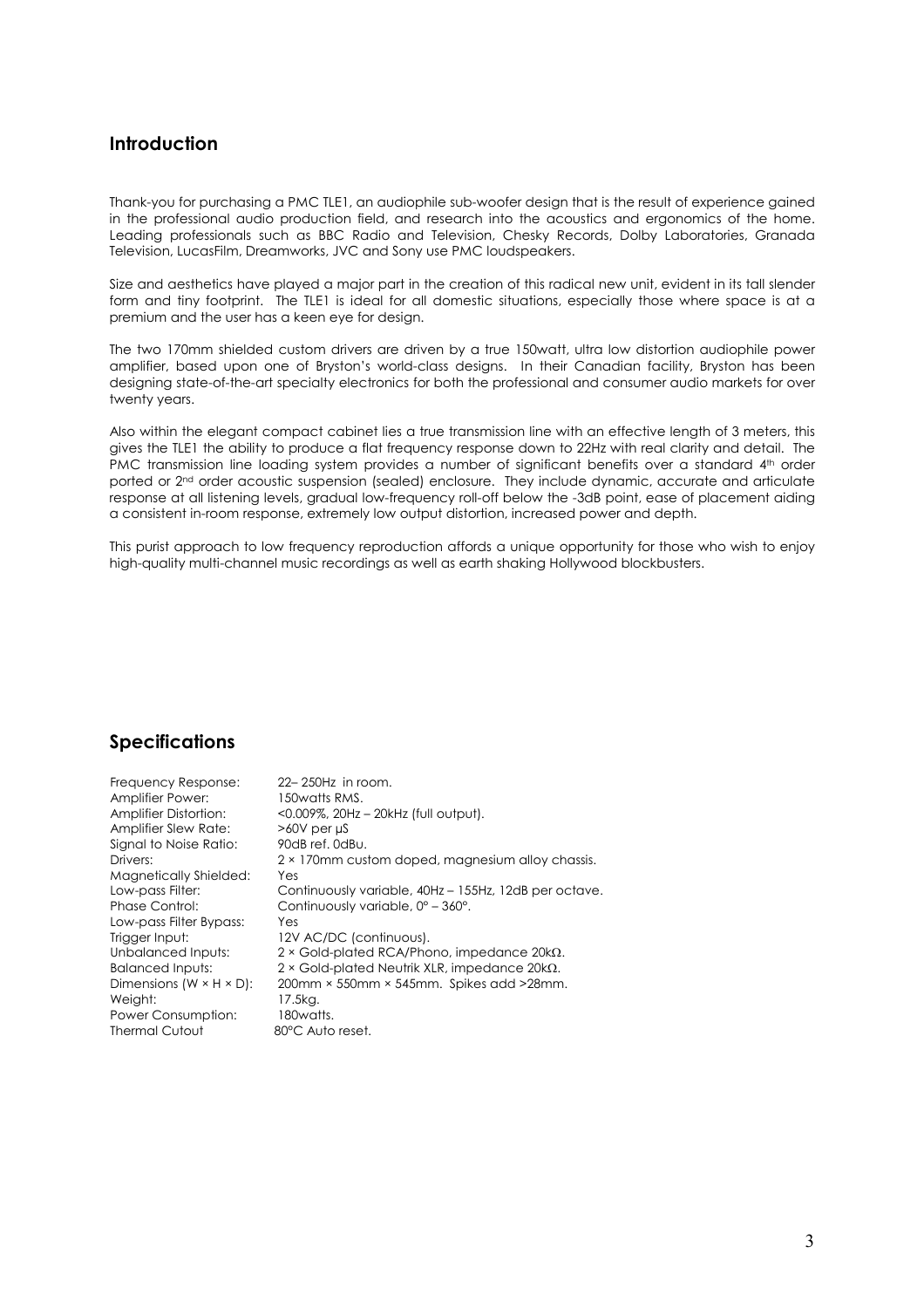#### **Sub-woofer Connections**

When selecting cables for use with your PMC sub-woofer, ensure that they are adequately shielded, which is particularly important if single-ended runs are used and that their construction is of a high enough standard to withstand the rigors of everyday use.

First, decide which type of input you will be using:

#### **Balanced (XLR)**

**Input Selector**: 'BAL' (switch in the out position. This can be found under the flap at the top rear of the unit)

The TLE1 can be connected to an amplifier, pre-amplifier, receiver or surround processor using balanced (XLR) interconnect cables. Balanced cables are recommended wherever possible due to their inherent superiority and noise rejection, which is particularly important if long cable runs are required.



OR

#### **Unbalanced / Single-ended (RCA/Phono)**

**Input Selector:** 'UNBAL' (switch in the in position. This can be found under the flap at the top rear of the unit)

Single-ended (RCA) connections are still the most common method of routing signals from an amplifier, preamplifier, receiver or surround processor to a sub-woofer. The hook-up method is exactly the same as that for balanced inter-connects.



Connect one end of each cable to your processor, receiver or amplifier and the other to the TLE1

Note: Both types of connection cannot be used concurrently.

Tip: An inexpensive length of RCA cable can be used when experimenting with sub-woofer placement and then replaced with balanced inter-connects – if supported by your hardware – once the final position has been determined.

#### **Do I use both left and right inputs?**

If your processor only provides one sub-woofer output – sometimes labelled "LFE" or "SUB" – then a single balanced or unbalanced cable can be used, connected to either the left or right input of the TLE1, it doesnít matter which. If a single unbalanced input is used, then it is recommended that the supplied RCA shorting plug is inserted into the unused RCA socket. Stereo sub-woofer or stereo pre-amplifier outputs are also supported; requiring the use of two lengths of cable (one for left, one for right), so that the sub-woofer reproduces the bass information from both channels.

If you are using the sub-woofer in a two-channel system, it can be connected to any available pre-amplifier output/s, provided the output is not of the fixed gain type (a tape record loop, for example).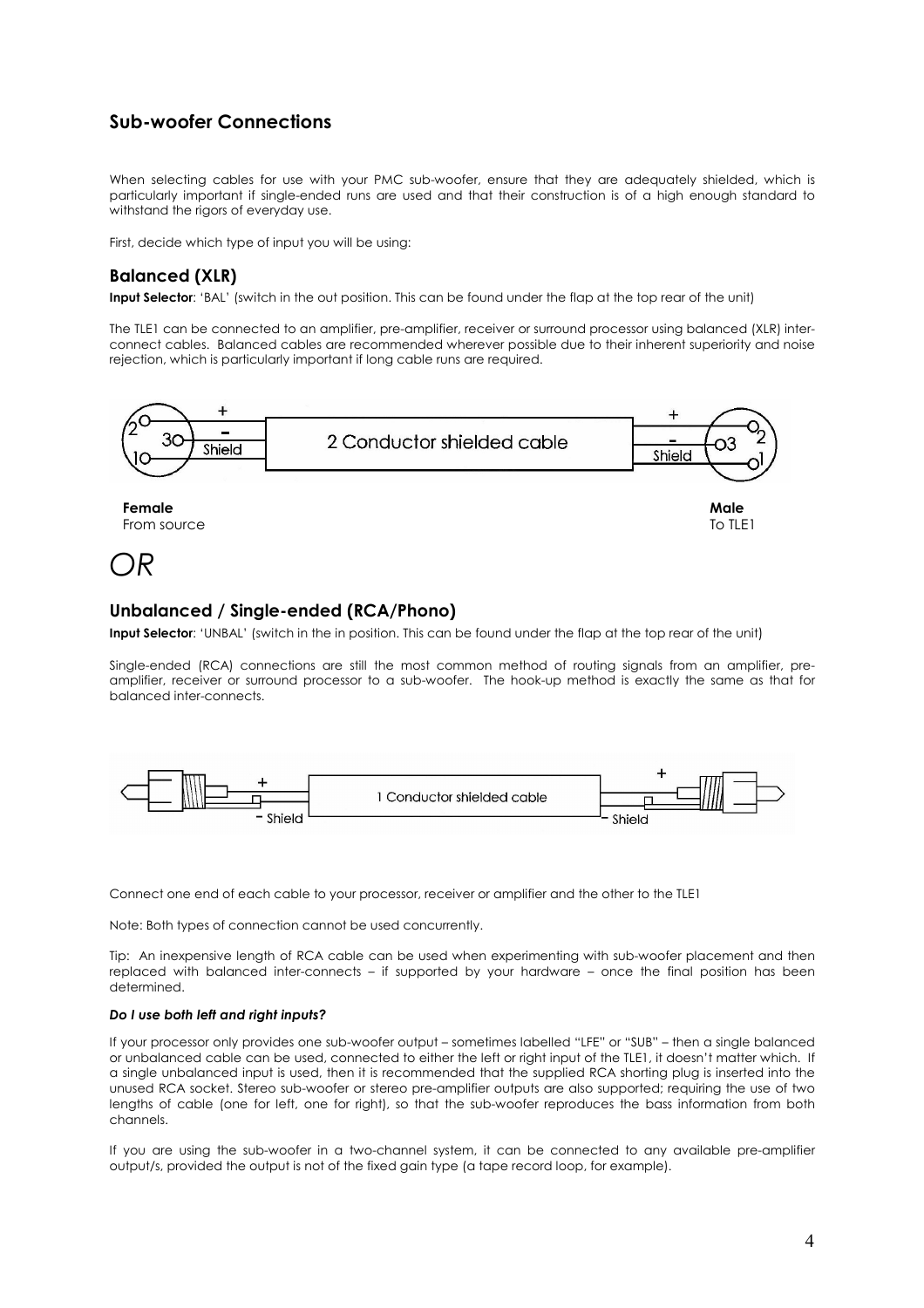### **Trigger Input**

The TLE1 has a standard 12volt AC or DC (constant) external control trigger. It can be used in conjunction with a home automation system or suitably equipped processor to automatically enable or disable the TLE1 according to mode, source or mood.

To use the trigger, the rear panel mains power switch must be "ON" and the 'Remote Power Control' in the ìRemoteî position. The trigger input uses a standard low-voltage 2.1mm DC jack.

If Remote trigger is not required, simply leave the "Remote Power Control" in the "Local" position, and use the mains power switch, as normal

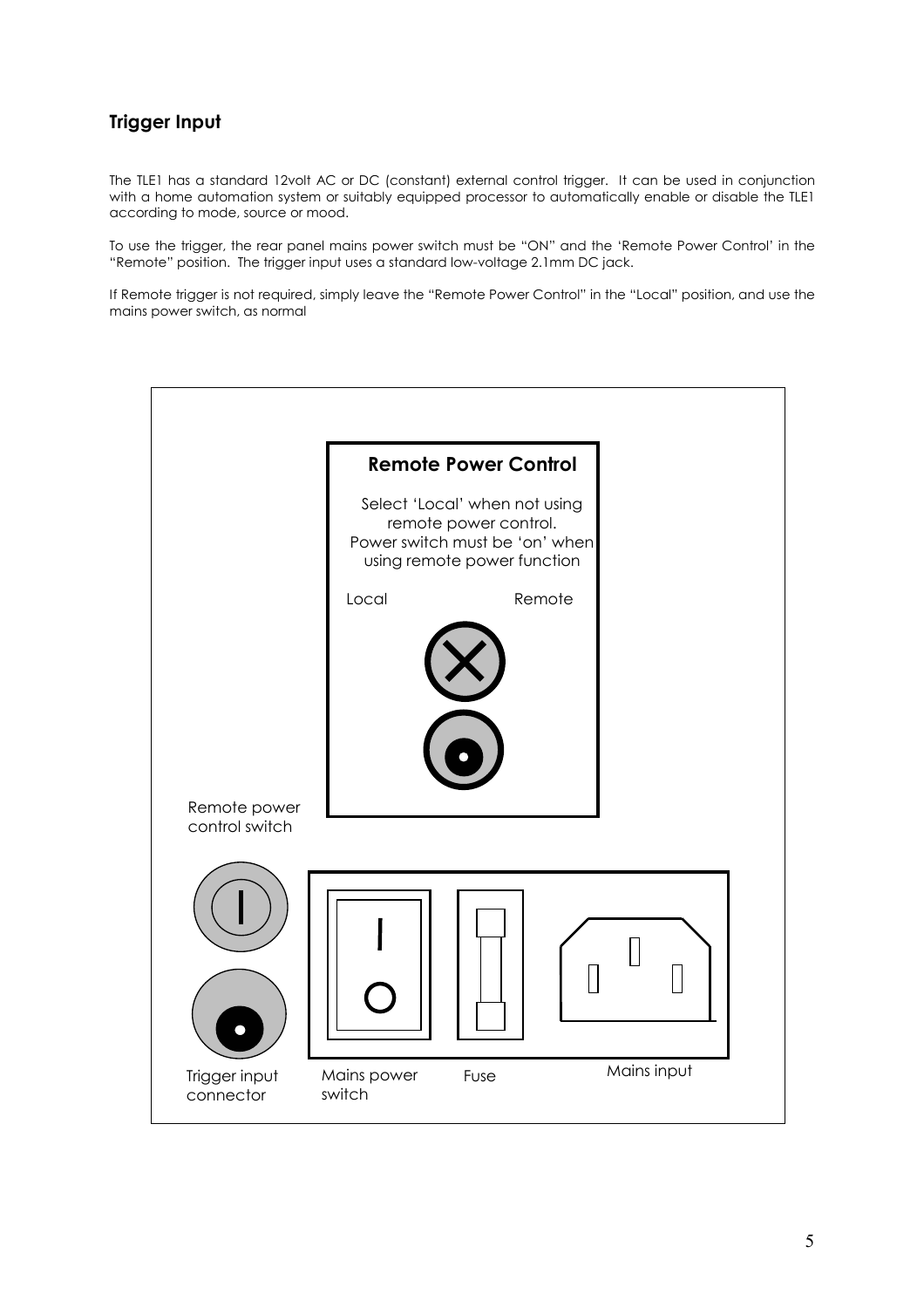#### **Sub-woofer Set-up and Placement Guidelines**

Sub-woofer integration is of paramount importance in order to attain convincing music and movie performance Motion picture soundtracks are mixed with the same care and attention as the finest 'audiophile' recordings on Compact Disc, SACD or DVD-Audio.

There are no hard and fast rules that will guarantee optimum performance, when it comes to sub-woofer installation, experimentation really is the key. It is a common misconception that sub-woofers can be positioned anywhere in a room; bass below 100Hz is omni-direction but response will differ according to location. There follows a list of general guidelines one can follow in order to attain the best performance from your system.

- 1. Set the controls of the TLE1 sub-woofer to neutral, i.e. volume control to its mid-point and roll-off 'OFF' (indicator LED green). In this state the sub-wooferís integral low-pass filter is defeated.
- 2. Configure your receiver, processor or surround amplifier so that it's sub-woofer output is enabled (for all material) and defeat its own low-pass filter. If this is not possible, select the highest sub-woofer crossover value available – commonplace options are 80, 100 and 120Hz. Refer to the user guide supplied with your hardware for detailed instructions.

The purpose of steps 1 and 2 is to ensure the TLE1 receives the widest range of frequencies possible during setup. This is only a temporary measure; the configuration of system crossovers will be covered later in this user guide. Nor are we concerned about the sub-woofer's output level at this stage.

- 3. Disable all the systemís loudspeakers. In some cases this may not be possible, electronically, so we advise temporarily disconnecting all applicable loudspeaker cables. Before doing so make certain that all power amplifiers are 'OFF' and that no accidental shorting occurs.
- 4. Find a programme source with, solo acoustic double bass or bass guitar and set the system volume to a comfortable listening level. Material with a tuneful bass-line is recommended.

From the primary listening position, concentrate on the lower registers, remembering that the TLE1 is not designed to reproduce high frequencies and that they will be absent during this test. The aim is to position the sub-woofer in a location where the bass and mid-bass are neither woolly, compressed, over-bearing nor boomy, and where the response is at its smoothest and most consistent.

As a general rule of thumb, low frequencies are often reinforced when a sub-woofer is positioned adjacent to a boundary wall, but it's important to remember that all rooms are different and that acoustics and their interaction with your loudspeakers are the most influential factor on the performance of any system.

The TLE1 drivers can be orientated in any direction, but PMC recommends that the minimum distance between the rear vent and a boundary, such as a wall, is 25mm (1 inch). Both the rear mounted vent and amplifier heat sink require a free, circulating air.

Once in the optimum position the use of the supplied spikes is recommended to ensure the TLE1 remains as stable as possible. Pennies or spike 'cups' can be placed under the spikes to protect wooden flooring. The supplied grille cloth is acoustically transparent and can be left in place at all times.

Note: The performance of your TLE1 will improve over the first few hours of use, as the close tolerance drivers ëbed iní. Low frequency dynamics and bass extension are two areas that will benefit as the drive units reach their optimum working condition.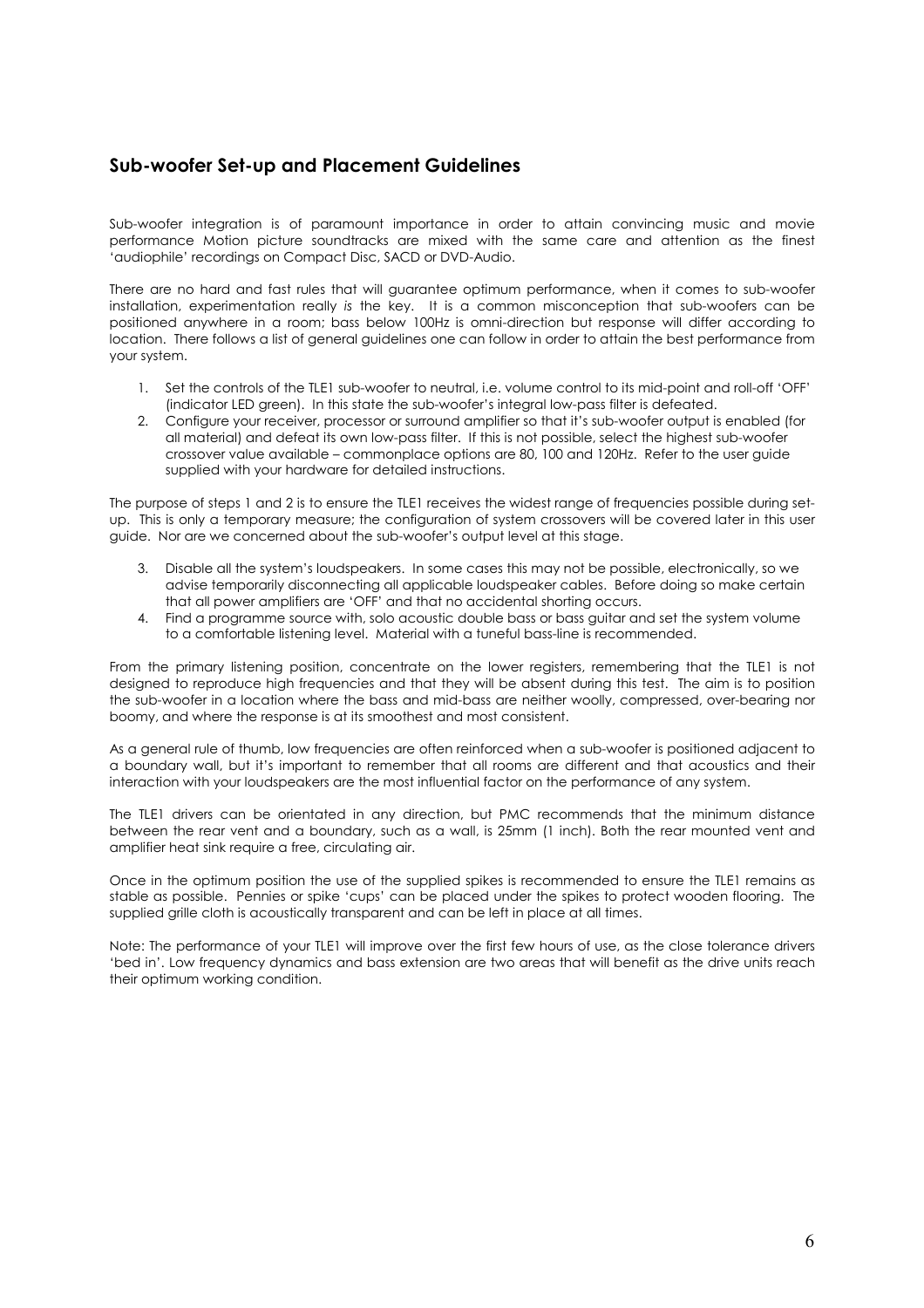#### **Sub-woofer Controls**

Having decided upon the optimum in-room placement for the TLE1, its controls, in conjunction with those of your amplifier, pre-amplifier, receiver or surround processor, are then used to integrate the sub-woofer into the remainder of your system.

- 1. **Input Selector**: (See page 4 for a description). 'BAL' (switch in the out position) is used with balanced XLR inter-connects. 'UNBAL' (switch in the in position) is used with unbalanced RCA connections.
- 2. **Roll Off Switch**: 'OFF' (green LED illuminated) bypasses the TLE1's own low-pass filter . This mode is recommended when using an amplifier, receiver or surround processor which has built-in bass management, usually with a dedicated "LFE" or "SUB" output, thereby avoiding potential filter interactions. 'On' enables the low-pass filter and associated 'Roll Off' control. This mode is recommended for two-channel use using available pre-amplifier output(s).

In most multi-channel installations, bass-management within the decoding hardware is often preferred. For example, selecting a 100, 80 or 60Hz crossover will route all bass to the TLE1 including that from other channels. Some surround processors allow independent loudspeaker and sub-woofer crossover frequencies. In such cases it is important to avoid undue overlap (where the sub-woofer and any full-range loudspeakers reproduce the same frequencies), but bear in mind that the sub-woofer channel of Dolby Digital, Super Audio CD and DVD-Audio can contain significant energy up to and beyond 150Hz.

3. **Roll Off Control**: Adjusts the integral 12dB/octave low-pass filter. The ëRoll Offí control specifies the point at which the TLE1 begins to attenuate frequencies above the set value, thereby blending its response with the remainder of the system.

If you are using the TLE1 in a typical two-channel system, or wish to simply reinforce low frequencies produced by other loudspeakers in a multi-channel installation, then the use of the low-pass filter 'Roll off' control is advised. It should be adjusted by ear to the point where the TLE1 integrates seamlessly into the system. I.e. The subwoofer should only produce low frequencies that the main loudspeakers are not capable of.

4. **Level Control**: Adjusts the sub-wooferís output volume.

For a wholly convincing experience, it is important that the output level of your sub-woofer is correctly set. While ultimately this parameter is a matter of personal preference, it is however advisable to begin from known, calibrated level. Most amplifiers, pre-amplifiers, receivers and surround processors include integral calibration noise. This is used to achieve the same output level from all the loudspeakers in a system. We advise setting the decoderís sub-woofer output level to its mid-point (usually 0dB) and adjusting the level control on the TLE1, this will later afford maximum flexibility of adjustments according to listening mode. Follow standard calibration procedures using an SPL meter located at your primary listening position and set to C-Weighting, 'Slow' response mode whenever possible. In a THX system, the output SPL attained should be 75dB. In the absence of internal set-up noise, a recognised calibration DVD such as 'Avia: Guide to Home Theater' or 'The Ultimate DVD: Platinum' can be used.

5. **Phase Control**: Adjusts the phase relationship between the TLE1 and any other loudspeaker reproducing the same frequencies. At 0° the TLE1 is electronically in-phase, at 180° electronically in opposing phase.

The relative phase of a sub-woofer is a misunderstood and often over-looked aspect of installation. It is the relationship and interaction of the frequencies shared between the TLE1 and the other loudspeakers in your system. As no bass-management filter is a brick wall, there will always be overlap around the selected crossover point. It is therefore important that the shared frequencies do not cancel one another, which is the result of a sub-woofer that is not in phase. The relative phase of a sub-woofer will depend on its position in the room and its proximity to any other loudspeaker.

To set the phase value, listen to music with strong mid-bass content such as kick drum and adjust the control so that the combined output of the TLE1 and the remainder of your loudspeakers is at its loudest – the use of an SPL meter can help. Again, experimentation is the key, listen for tight, punchy and even bass response. NB The effects of adjusting the phase can be extremely subtle in some environments.